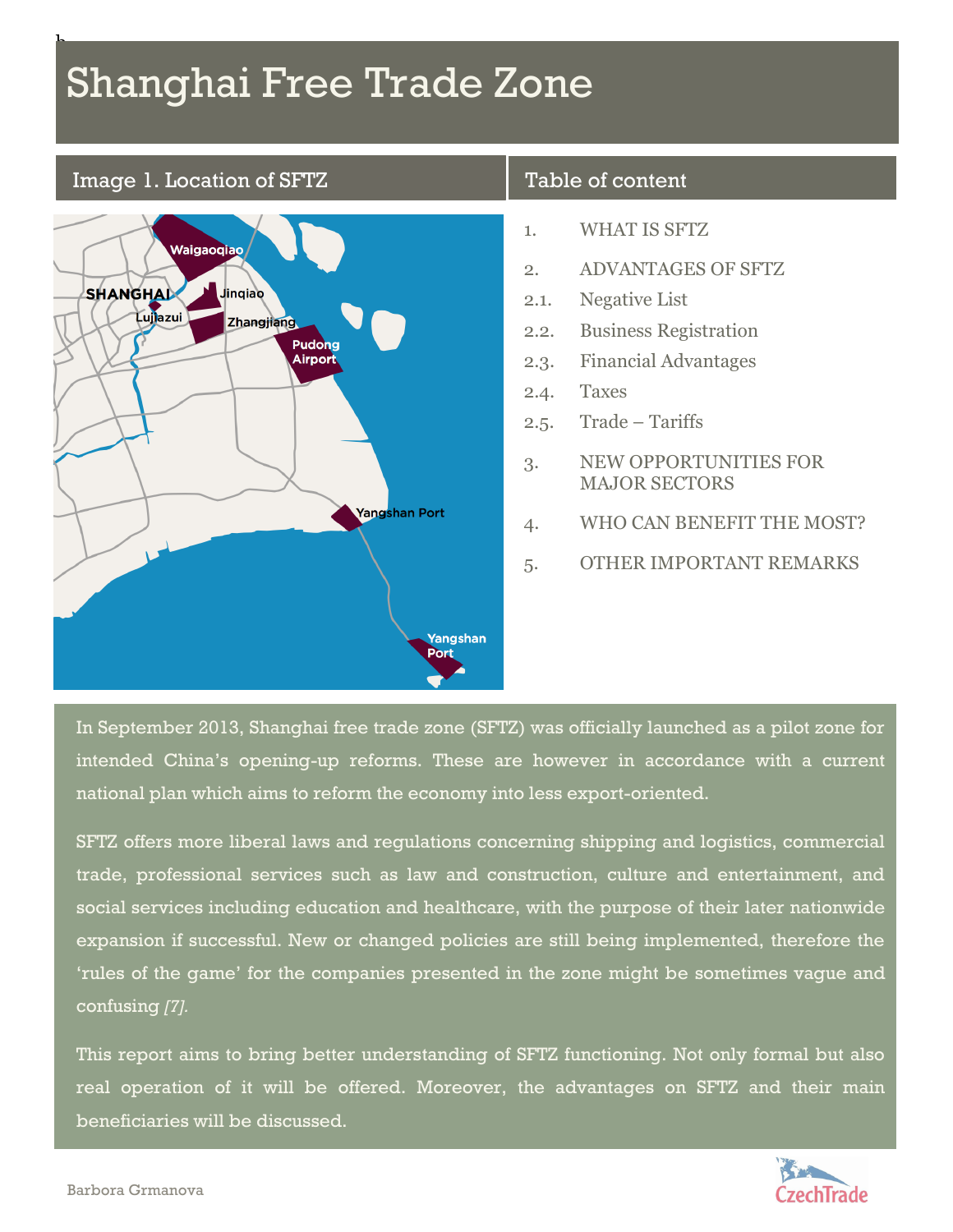### **1. What is SFTZ?**

SFTZ aims to generate a regulatory environment for cross border investment and trading. More than a tariff free area, it is mainly used as a testing area for various investment, trade, finance, administration and legal changes.

The introduction of the reforms happens over a three-year period, after which the changes should be expanded into the Mainland China. This September (2016), the first three-year round will end. However, what will happen next stays an open question. SFTZ and the other new free trade zones may live on with the unique policies in place, or the same or similar policies as the ones in SFTZ might be expanded outside the zones *[5].*

Currently, negative list approach and faster company registration are already being gradually implemented over the country.



More than 16200 companies were registered in the zone: less than 17% were foreign investors, originating mainly from Hong Kong, EU and USA.

The space in the zone is limited however, originally 4 bonded zones where recently expanded. Now the zone covers 120 square kilometers and as for now is composed of seven existing bonded zones (Image 1.):

- **Waigaoqiao Free Trade Zone** and **Waigaoqiao Free Trade Logistics Park**: first free trade zone in China
- **Yangshan Free Trade Port Area**: deep-water port, major component of Shanghai Port
- **Pudong Airport Comprehensive Free Trade Zone**: west to Shanghai Pudong International Airport
- **Lujiazui Finance and Trade Development Zone**: a financial services hub
- **Jinqiao Economic and Technological Development Zone**: an advanced manufacturing and manufacturer services area
- **Zhangjiang High-tech Industrial Development Zone**: an area specializing in high-tech manufacturing and medical services *[5].*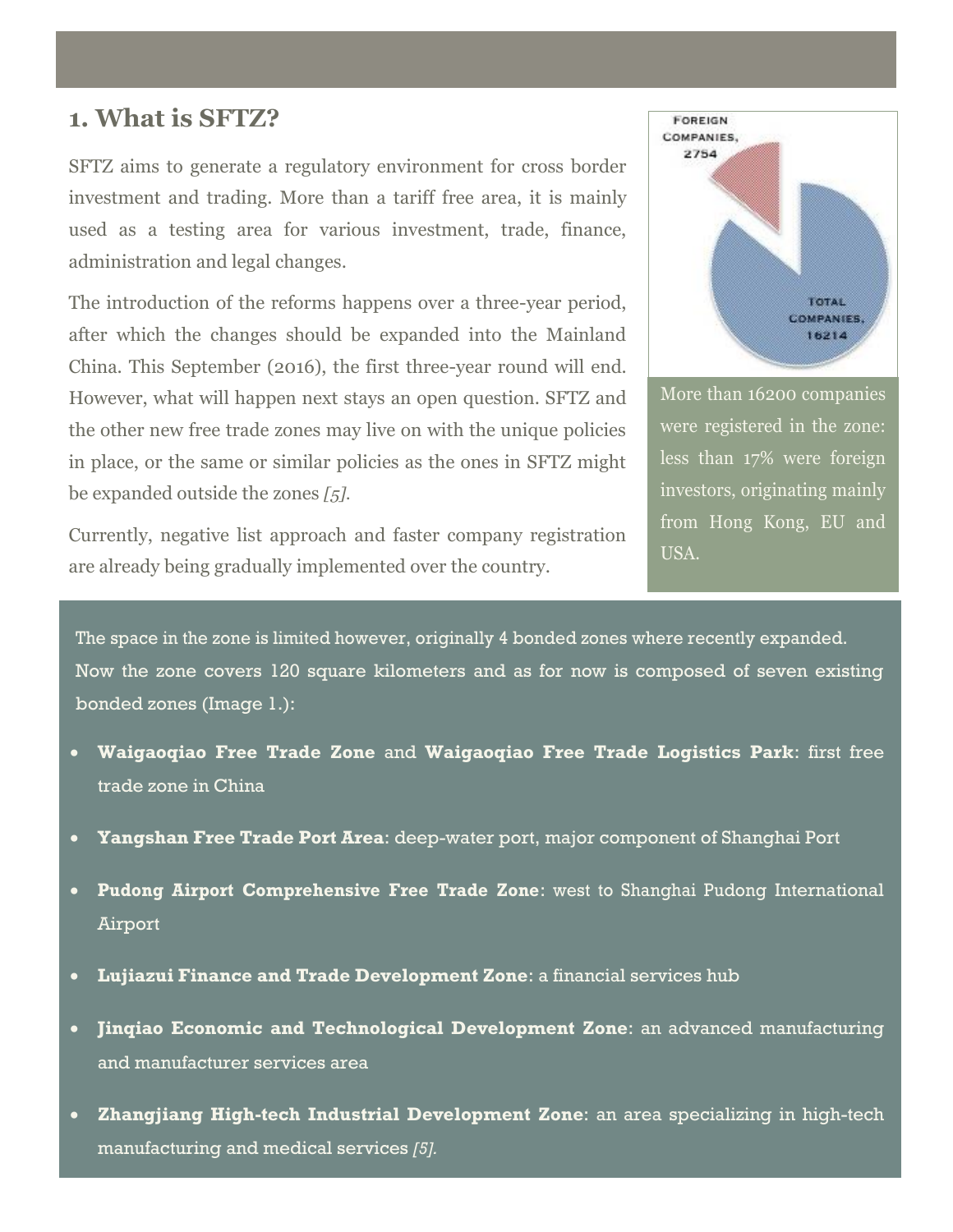#### **Major Benefits:**

- 1. Negative list
- see Appendix 1.
- 2. Eased business registration

#### see Appendix 2.

- 3. Financial Advantages
- 4. Taxes
- 5. Trade tariffs

#### **1. Negative List**

Current practice outside the zone:

So-called Positive list is employed outside the zone. This identifies specific activities allowed to be conducted by foreign investors within the China's territory. All other activities are forbidden to be run by foreign investors.

Positive list, in other words Foreign Investment Guidance Catalogue, identifies "Encouraged", "Restricted" and "Permitted" sectors in China. Preferential policies may be applied to foreign investment in encouraged sectors, pre-approval is required in restricted sectors and prohibited sectors are closed to foreign investment.

Benefits:

Negative list works another way around: it identifies particular activities, which foreign investors are not allowed to conduct within the zone. All the other activities are allowed. The list still distinguishes between prohibited and restricted activities.

The allowed companies engaged in the activities not on the list will be required to arrange only a "Registration" (filing) with the Shanghai municipal government (for more see Section below), no prior government "Approval" will be required *[4].*

Foreign investors can invest in sectors not on the "Negative List" without any restriction or joint venture requirements. Foreign enterprises only need to register their projects, without the need to apply for approval. Thus, investments by foreign entities are treated the same as investments by domestic entities *[11].*

### **2. Advantages of SFTZ**

The main purpose of SFTZ is to offer conditions, which are more advantageous for domestic as well as foreign investors. Following are the main benefits offered within the zone.

Moreover, the zone offers also Visa benefits for individuals: Foreigners working in the zone can apply for a private affairs residence permit of up to 5 years. Those who have worked for three consecutive years can apply for a 2-year work residence permit *[13].*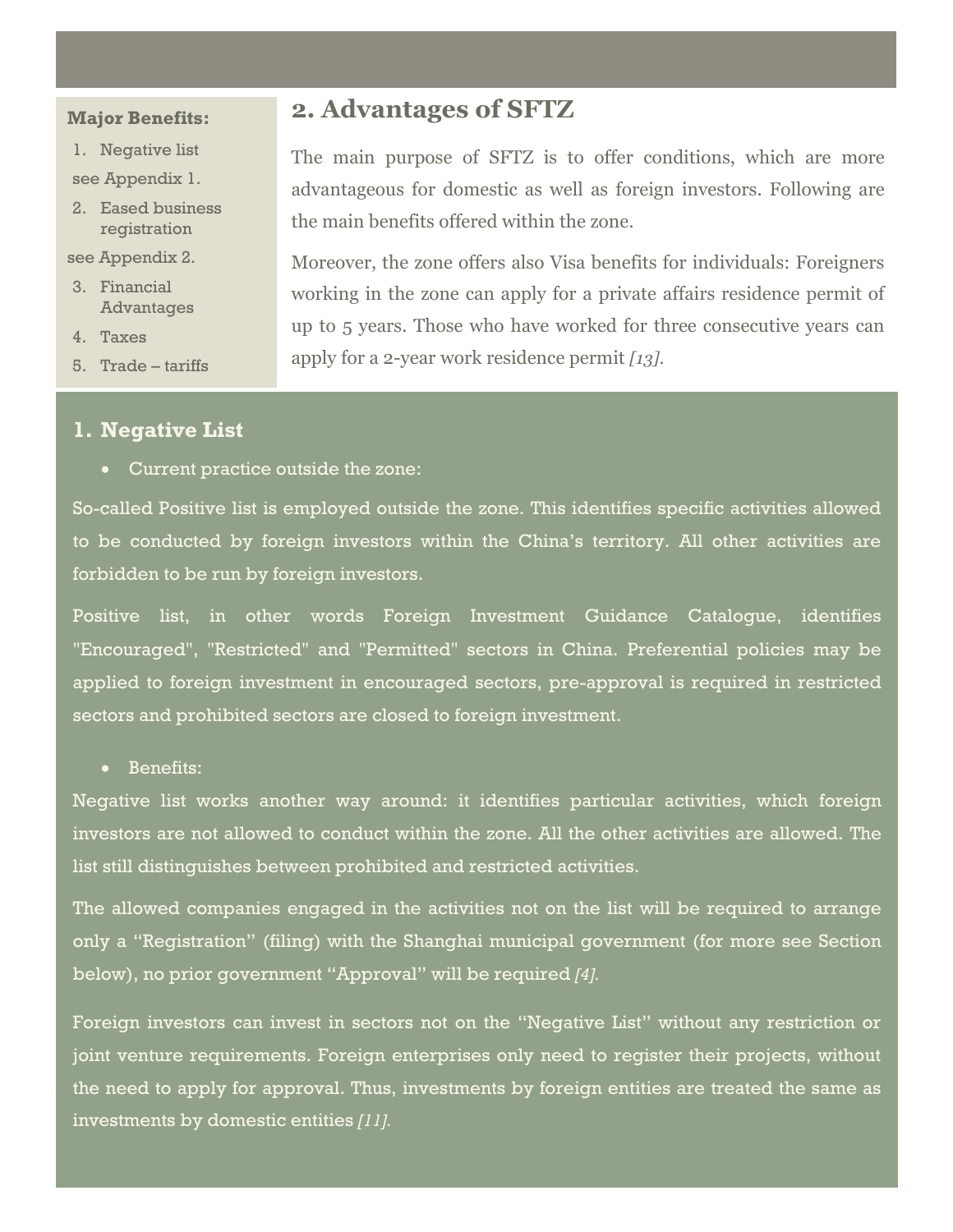#### **2. Faster, simpler business registration**

Current practice outside the zone:

Registration process can take more than 30 days. In March 2014, the capital requirements for foreign owned companies' registration were eliminated, except for specified industries, such as banking, insurance, etc. *[2] [6].* Establishing a business in the SFTZ:

SFTZ Benefits:

The length of the approval has been shortened to less than a week (import and export license takes 2 weeks).

The steps necessarily for the business registration have been eased:

Only one-stop filing and registration procedure are required instead of an approval process. Next, the steps can be completed by the company on its own *[9].*



Relaxed minimum capital requirements for companies in particular industries as for instance financial leasing companies.

Annual reporting replaces annual inspection system takes a place in SFTZ *[1]*.

Moreover, it is possible to have a virtual office in the SFTZ. This is not permitted in the rest of China *[12].*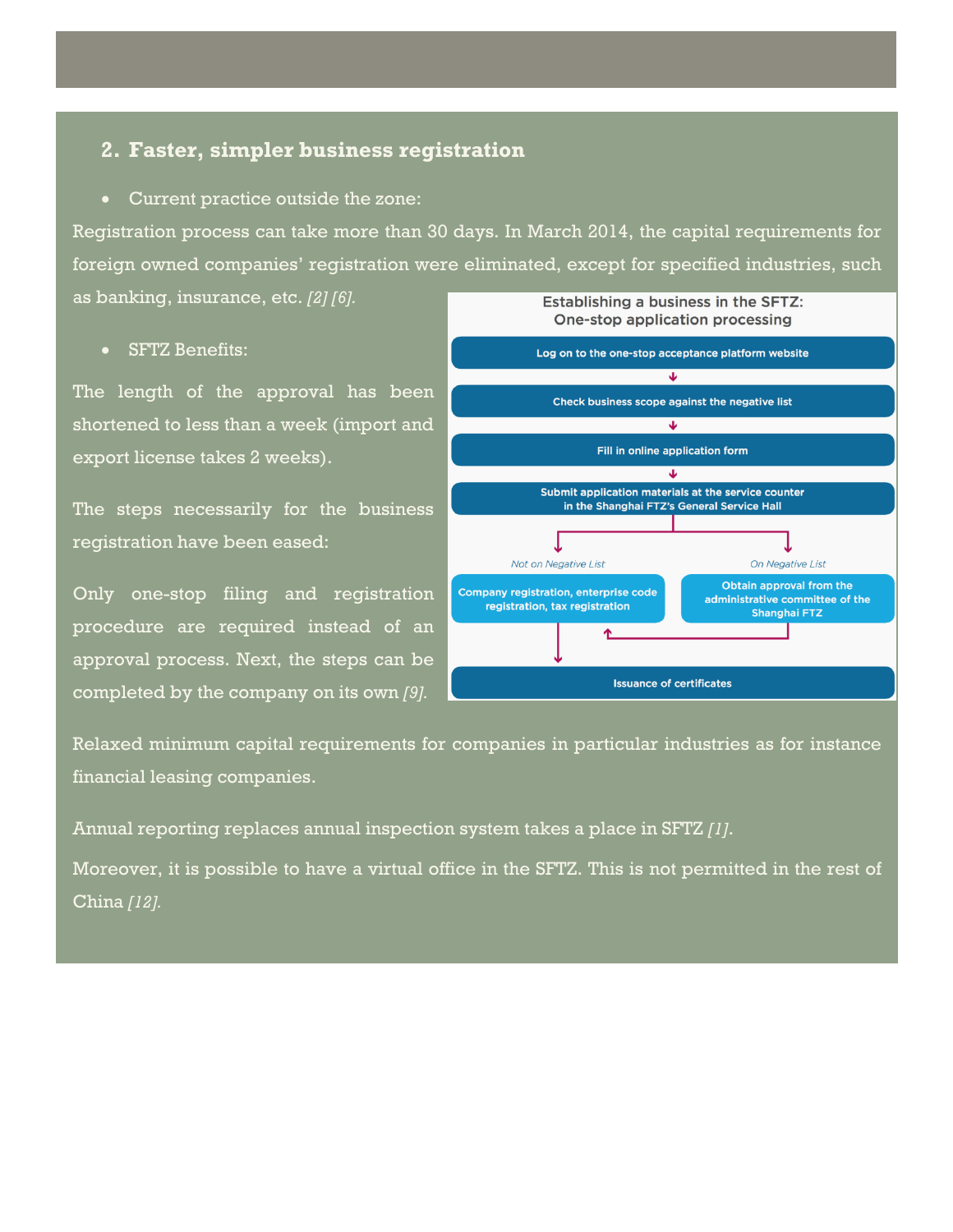#### **3. Financial Advantages**

#### Free Trade Accounts (FTAs)

Companies within SFTZ, will be allowed to freely transfer funds between FTAs and accounts outside Mainland China as well as in-between FTAs. Transactions with the accounts within Mainland China are administered as cross-border.

Moreover, companies operating in the SFTZ would be allowed to use FTAs to borrow offshore loans (foreign debt) up to twice the company's capital (paid-in capital + capital reserves) from outside Mainland China *[10].*



Subjects located within SFTZ can get overseas RMB loans (for activities in the zone).

RMB will be freely convertible under capital account.

RMB settlement for cross-border e-commerce via authorized institutions registered in Shanghai or branches registered in the FTZ.

Cross-border RMB cash pooling and netting (not possible in Financial Sector).

Interest rate liberalization *[1]*.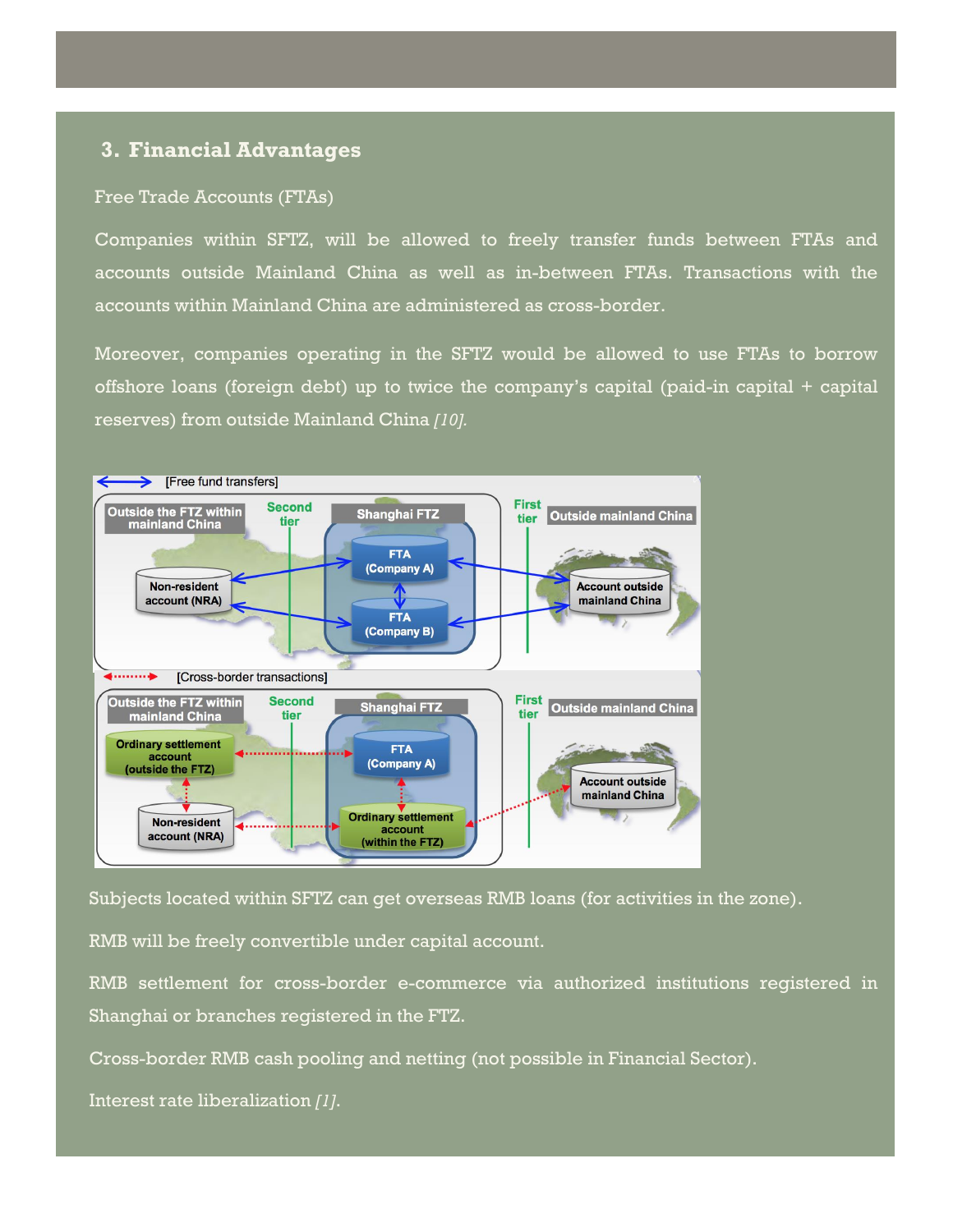#### **4. Taxes**

They are no preferential taxes in SFTZ, yet some tax incentives are offered, mainly for acceleration of the procedures:

CIT

In an asset restructuring transaction, for the appreciation of non-cash assets used as investments, the related income taxes may be allowed to pay by installments over a period of up to five years.

 $\bullet$  IIT

Income taxes, enterprise/individual shareholders may be allowed to pay the taxes by installments over a period of up to five years if this is associated with an asset restructuring transaction, for the appreciation of non-cash assets used as investments.

High-end talent and talent in short of supply who receive stock options may be allowed to pay related IIT by installments.

VAT

Import-level VAT and Consumption Tax will be applicable to goods produced, processed by firm in the SFTZ and sold to Mainland China.

Import level VAT applicable for certain aircrafts leased to domestic airlines.

Custom duties

Exemptions on customs duty, import-level VAT or consumption tax may apply for machinery and equipment imported by manufacturing enterprises in the SFTZ.

Refunding:

Export taxes may be refundable for finance leasing enterprises or project finance leasing subsidiaries incorporated in the zone *[7].*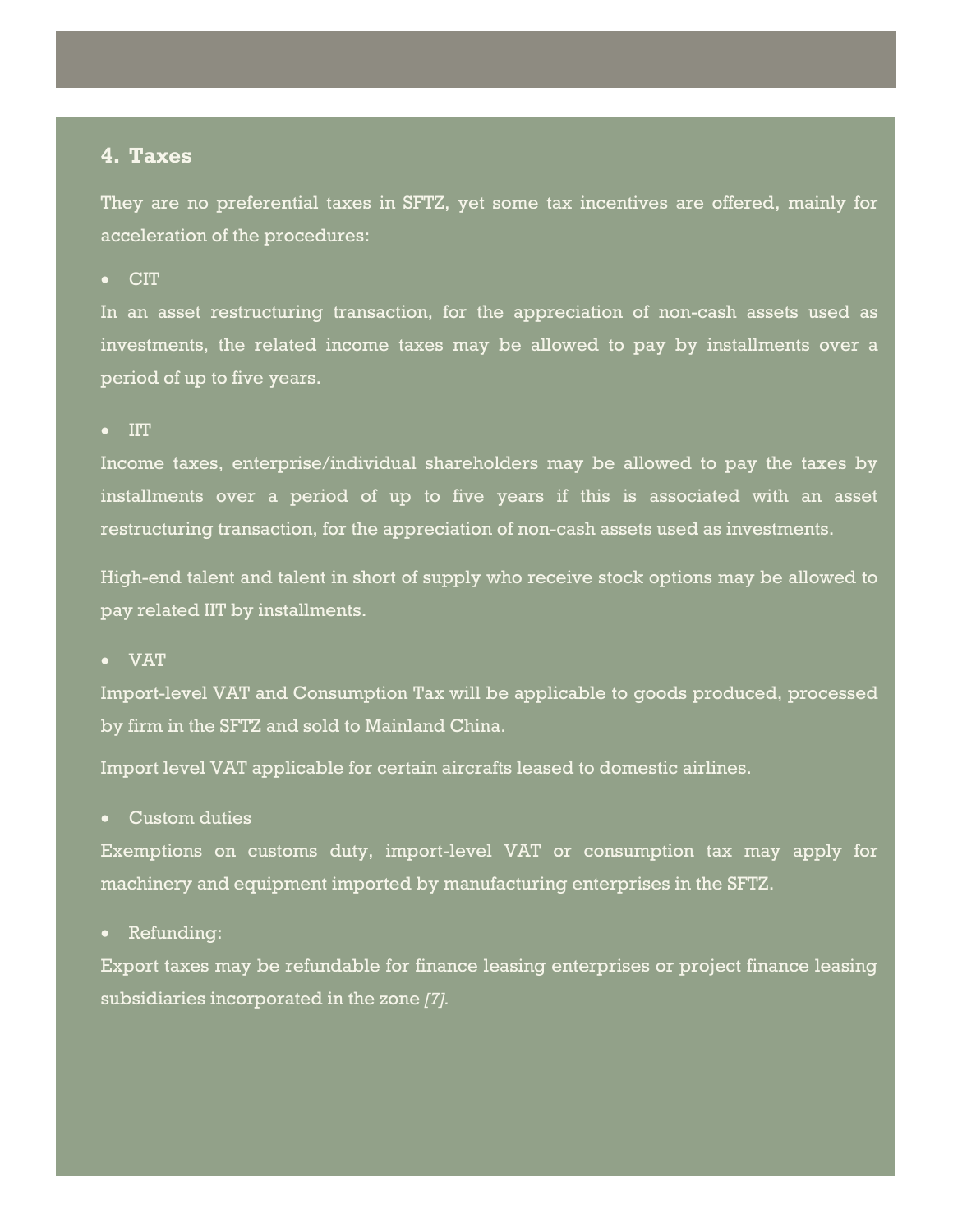#### **5. Trade**

Open up the front line (the boundary between the Shanghai FTZ and overseas) and efficient control in the second line (the boundary between the Shanghai FTZ and the rest of mainland China), and free flow within $\Box$ the SH Pilot FTZ:

- Frontier Opening: Products will be allowed to enter the zone prior to getting customs declared with entry and exit filing checklist - can be delayed for up to 14 days, declarations can be made online.
- Custom clearance can be handled before the physical arriving of the product into the STFZ using Shipping manifest from the supplier.
- Second-tier Safe and Efficient Control: Optimizing and improving the e-information network and accounting book management of the customs administration process between SFTZ and the Mainland China *[7].*
- Still, the sales of the products into the non-FTZ are is regarded as domestic import meaning that relevant procedures have to follow *[4].*
- Yangshan Port Import tariff exemptions so long as goods remain in the zone.
- Goods do not have to be transferred out of the SFTZ within six months.
- Overseas shipments can be delivered with a shipping bill only, rather than a formal customs declaration.
- Paperless declarations can be made online *[5].*

#### Avoid foreign exchange risk

 When importing from, when or exporting into the Mainland China, the supplier or the customer is allowed to pay foreign investor in foreign currency after handling clearance documents since the transaction is considered as non-domestic *[4].*

#### Custom clearance speeding up:

 Import duties and VAT on finished (modified in the zone) products either of the rates applicable on the finished products or the components (pay taxes only for the imported part which have been used) *[4].*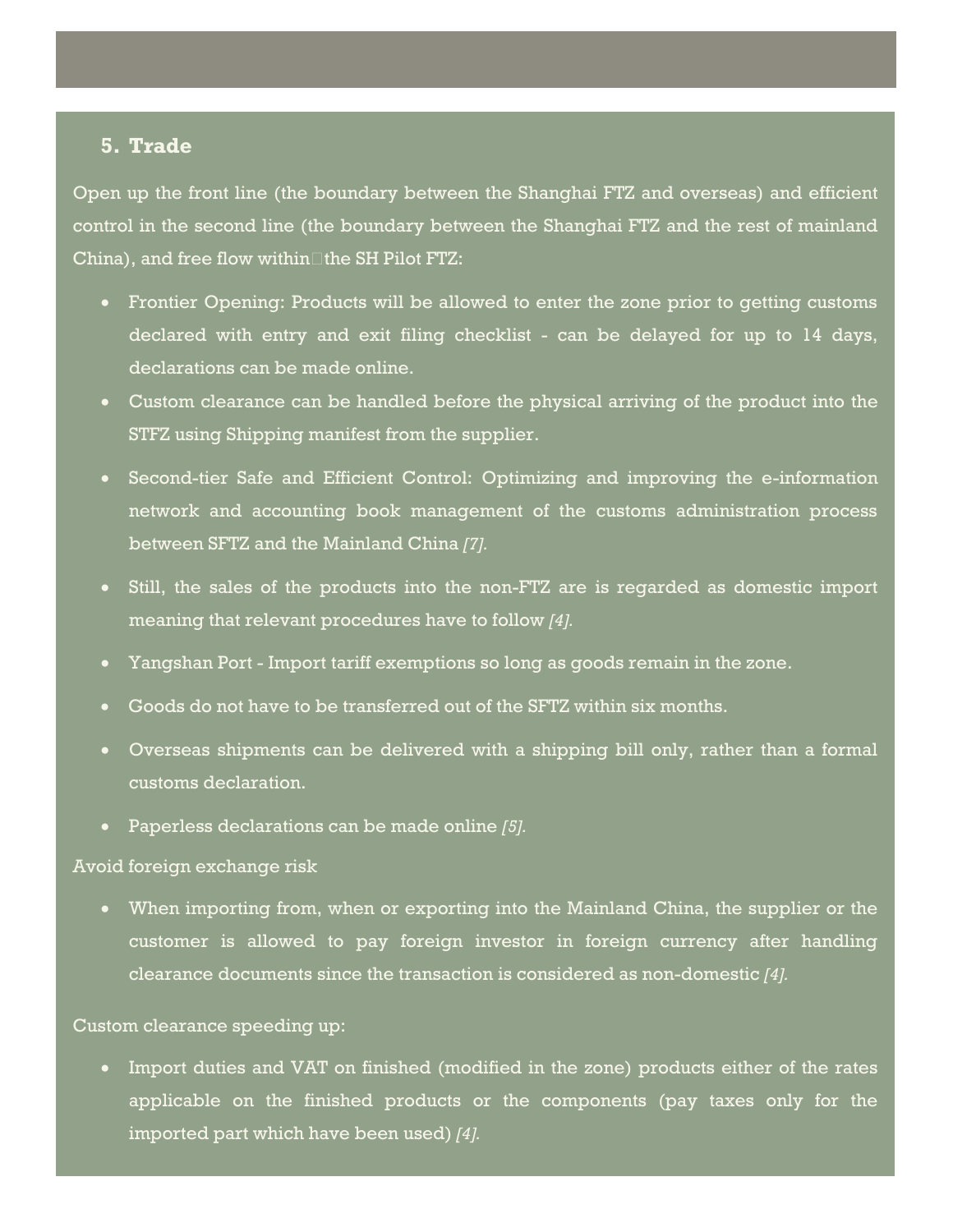### **3**. **New opportunities for major sectors**

New opportunities, especially concerning warehousing and supply services have been introduces within the SFTZ as for instance:

Online retailers can warehouse inventory customs-free in FTZ bonded warehouses, reducing costs and mitigating risk.

Overseas suppliers can use online trading platforms such as Kua Jing Tong to sell their commodities directly to Chinese consumers without/before setting up commercial presence in China.

The DIG (direct imported goods) Market is an alternative option for overseas suppliers wanting to avoid agency fees.

Overseas alcoholic beverage producers and retailers can take advantage of new exhibition and trading centers (Shenlan Bonded Exhibition Centre).

| <b>Sector</b>                                                                                                                                               | Inside the zone                                                                                                                                                  | <b>Outside the zone</b>                                                                                                                                          |
|-------------------------------------------------------------------------------------------------------------------------------------------------------------|------------------------------------------------------------------------------------------------------------------------------------------------------------------|------------------------------------------------------------------------------------------------------------------------------------------------------------------|
| <b>Mail Order and Online</b><br>Shopping                                                                                                                    | FIC will be allowed to operate mail order<br>and online retail services with direct mail<br>delivery from overseas, without the need<br>for warehousing in China | Restricted.<br>and requires approval from<br><b>MOFCOM</b>                                                                                                       |
| <b>Wholesale and</b><br><b>Distribution of Vegetable</b><br><b>Oil, Sugar and Fertilizers;</b><br><b>Retail and Wholesale of</b><br><b>Grain and Cotton</b> | WFOE permitted,<br>without any restriction on number of<br>outlets                                                                                               | <b>JV</b> required<br>(Chinese partner controlled)<br>in the certain scenarios)                                                                                  |
| <b>Manufacturing and Sales</b><br>of Entertainment and<br><b>Gaming Consoles</b>                                                                            | Permitted with the approval of gaming<br>content                                                                                                                 | Foreign investment not permitted                                                                                                                                 |
| <b>Travel services</b>                                                                                                                                      | JV permitted, except trips to Taiwan                                                                                                                             | Foreign investment not permitted                                                                                                                                 |
| <b>Cooperation Between</b><br><b>Chinese and Foreign Law</b><br><b>Firms</b>                                                                                | Cooperative mechanisms to be explored                                                                                                                            | Cannot provide legal services<br>related to Chinese legal affairs;<br>employ Chinese practicing<br>lawyers or conduct joint operations<br>with Chinese law firms |
| <b>Rail Cargo Transportation</b>                                                                                                                            | <b>WFOE</b> permitted                                                                                                                                            | JV only                                                                                                                                                          |

The major liberalization policies implemented in the zone are presented above. For the complete list, please refer to the Negative list in the Appendix 1.

More liberal rules have been introduced in the sectors such as Transportation & Logistics, Financial Services, Medical Institutions & Insurance, Telecoms, Creative Industries or Education *[1]*.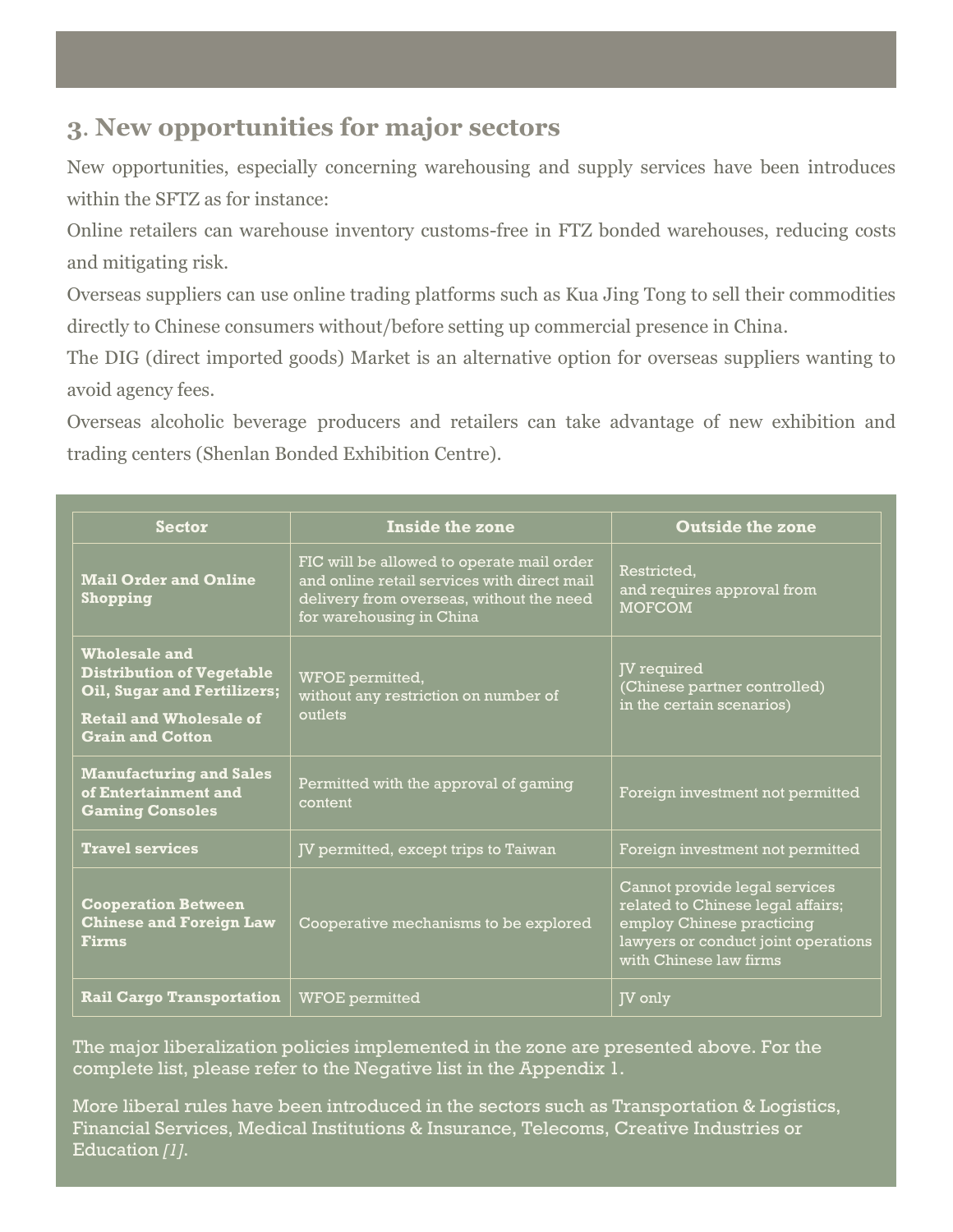## **4. Who can benefit the most?**

The policies implemented in the zone differ according to the company's activities. Naturally, companies engaged in the industries forbidden or restricted outside of the zone will benefit from the zone the most. However, their products and services should be kept inside the zone. Products display possibility might be another advantage.

#### More advantageous for domestic firms

It should not be forgotten that the current plan of the Chinese government is to become less export-dependent and more self-sufficient. Consequently, the rules of the zone are also aiming rather on support of domestic companies who wish to invest abroad. This is also reflected on relatively small number of foreign companies registered in the zone.

MNEs

It can be said that for SMEs the presence in SFTZ will not make a huge difference. For instance, application procedure for these companies can still be a bureaucratic nightmare.

It might be that in the application process they will be put at the bottom of the applicants list and the whole procedure will take much longer than 5 days *[8].*

E-commerce business

For the companies willing to sell their products online, operating and especially warehousing in the zone can bring different advantages as for instance no requirements for the product registration right after it enters the zone or faster delivery of the product to the customer thanks to relaxed declaration process *[3].*

Shipping and logistic companies

The companies in these industries might enjoy different benefits if located in the zone. For instance the ownership rules or the "age of vessel" standards have been relaxed. Moreover, foreign-registered vessels are allowed to carry containers between Shanghai and other Chinese ports.

#### Services

In different service sectors the policies have been relaxed including ownership restrictions etc. *[1]*.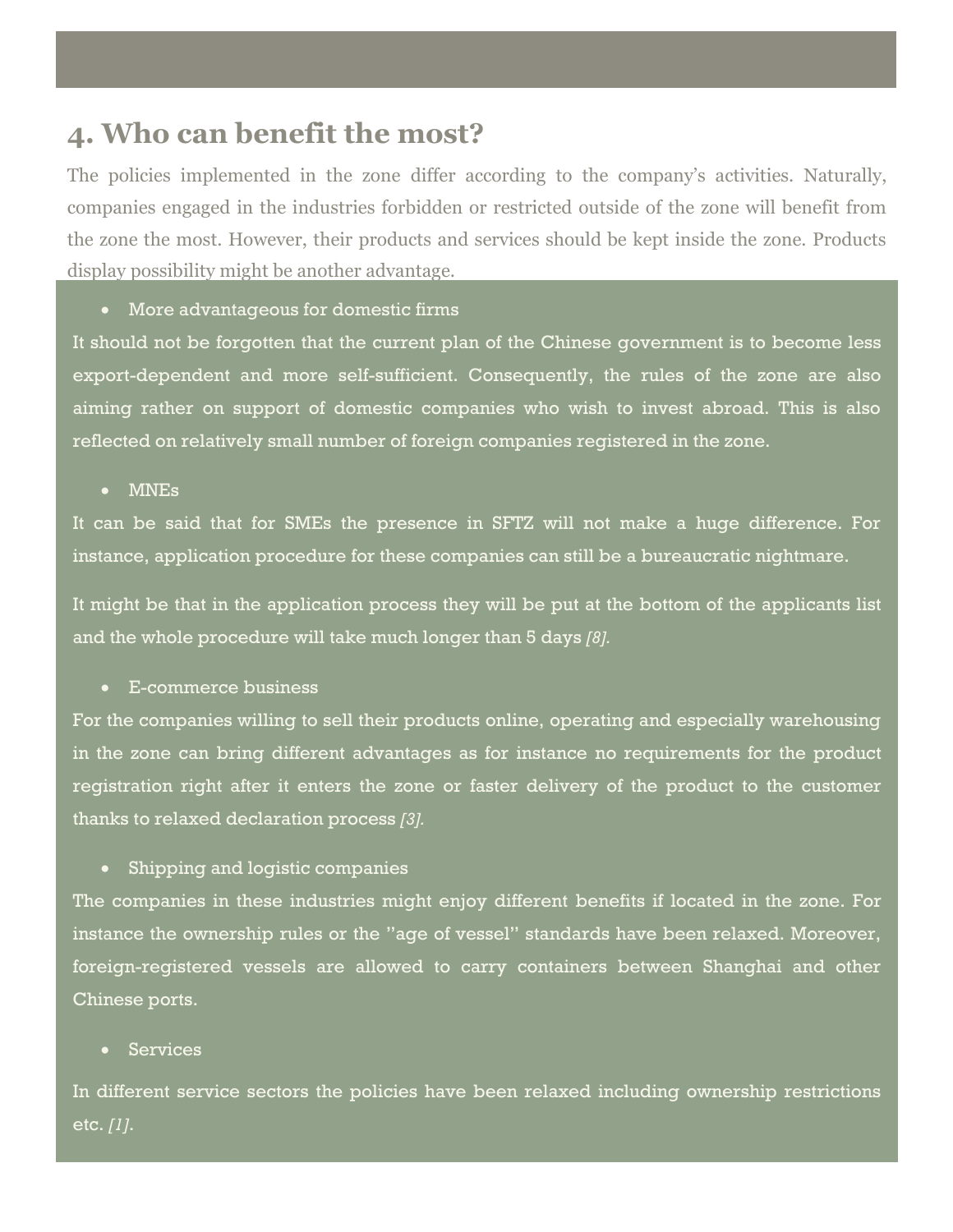# **5. Other important remarks**

In April 2015 three new FTZs were launched, based on the SFTZ model. These are similar to the Shanghai zone in some respects, but also feature policies and procedures unique to each zone:

Fujian FTZ Aims at facilitating of economic ties and cooperation with neighboring Taiwan.

Guangdong FTZ Offers financial linkages between Guangdong, Hong Kong and Macau.

Tianjin FTZ

Convenient conduit between northern China's heavy industry and the wider region *[5].*

#### Costs of setting up a business:

- Office space is affordable, but not often available.
- Government license fees
- Consulting fees
- Virtual registered address
- Notarization Fees
- Bank account

The costs of running a business depend on the business type and the location.

Certain restrictions on foreign investment have been relaxed in several sectors, for example:

- Foreign investors don't need to form equity JV with Chinese firms to pursue R&D and manufacturing of automobile electronics
- Requirements on the minimum amount of total investment and the maximum number of years of business term for a foreign-invested medical institution are removed *[5].*

These topics will be further discussed in the Part 3.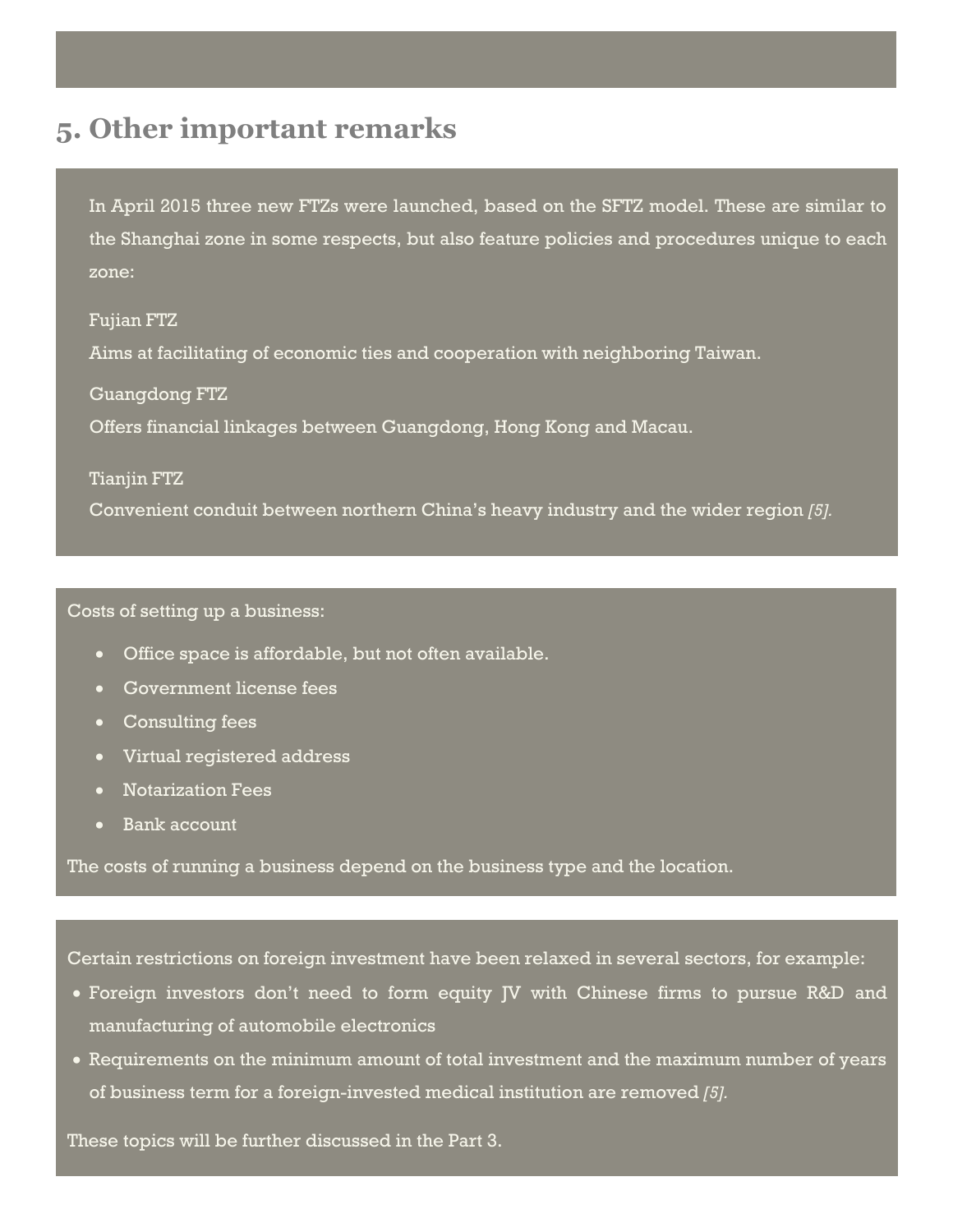# References

- [1]. CBBC. *China (Shanghai) Pilot Free Trade Zone.* [http://www.cbbc.org/cbbc/media/cbbc\\_media/KnowledgeLibrary/CBBC-China-\(Shanghai\)-](http://www.cbbc.org/cbbc/media/cbbc_media/KnowledgeLibrary/CBBC-China-(Shanghai)-Pilot-Free-Trade-Zone.pdf) [Pilot-Free-Trade-Zone.pdf](http://www.cbbc.org/cbbc/media/cbbc_media/KnowledgeLibrary/CBBC-China-(Shanghai)-Pilot-Free-Trade-Zone.pdf) . November 2014.
- [2]. Deloitte Touche Tohmatsu Limited. "Chiina Taxation and Investment 2015." *Reach, relevance and reliability.* [http://www2.deloitte.com/content/dam/Deloitte/global/Documents/Tax/dttl-tax-chinaguide-](http://www2.deloitte.com/content/dam/Deloitte/global/Documents/Tax/dttl-tax-chinaguide-2015.pdf)[2015.pdf](http://www2.deloitte.com/content/dam/Deloitte/global/Documents/Tax/dttl-tax-chinaguide-2015.pdf) . 2015.
- [3]. EU SME Centre. *EU SME Centre Webinar - Using Free Trade Zones to Sell Online In China .* <https://www.youtube.com/watch?v=aWVEA6c7YMg> . 2016.
- [4]. EU SME Centre Webinar. *EU SME Centre Webinar: Using Free Trade Zones When Importing to China.* 2014. [https://www.youtube.com/watch?v=7T\\_bXvAGDNg](https://www.youtube.com/watch?v=7T_bXvAGDNg) (accessed 2016).
- [5]. Export Council of Australia. "The China (Shanghai) Pilot Free Trade Zone and Australia." *Summary Report.* <http://www.export.org.au/research/current/SFTZ%20Summary%20Report.pdf> . Sydney, 2015.
- [6]. EY Global Tax Alert Library. *China relaxes capital contribution requirements on foreign investment enterprises.* [http://www.ey.com/Publication/vwLUAssets/China\\_relaxes\\_capital\\_contribution\\_requiremen](http://www.ey.com/Publication/vwLUAssets/China_relaxes_capital_contribution_requirements_on_foreign_investment_enterprises/$FILE/2015G_CM5982_China%20relaxes%20capital%20contribution%20requirements%20on%20foreign%20investment%20enterprises.pdf) ts on foreign investment enterprises/\$FILE/2015G CM5982 China%20relaxes%20capital% [20contribution%20requirements%20on%20foreign%20investment%20enterprises.pdf](http://www.ey.com/Publication/vwLUAssets/China_relaxes_capital_contribution_requirements_on_foreign_investment_enterprises/$FILE/2015G_CM5982_China%20relaxes%20capital%20contribution%20requirements%20on%20foreign%20investment%20enterprises.pdf) . 2015.
- [7]. EY. "Insights of China(Shanghai) Pilot Free Trade Zone." *EY China (Shanghai) Pilot Free Trade Zone Publications Series Inaugural Issue.* [http://www.ey.com/Publication/vwLUAssets/EY-FTZ-Interpretation-en/\\$FILE/EY-FTZ-](http://www.ey.com/Publication/vwLUAssets/EY-FTZ-Interpretation-en/$FILE/EY-FTZ-Interpretation-en.pdf)[Interpretation-en.pdf](http://www.ey.com/Publication/vwLUAssets/EY-FTZ-Interpretation-en/$FILE/EY-FTZ-Interpretation-en.pdf) . 2014.
- [8]. Koehler Group. *The Shanghai Pilot Free Trade Zone - What has the impact been for Foreign Investors.* <https://www.youtube.com/watch?v=7zuJSGHv-s0&t=1214s> . January 2015.
- [9]. KPMG. "Pilot Free Trade Zone Series Regulation for China (Shanghai) Pilot Free Trade Zone has been released." August 2014. [https://www.kpmg.com/CN/en/IssuesAndInsights/ArticlesPublications/Newsletters/ChinaAle](https://www.kpmg.com/CN/en/IssuesAndInsights/ArticlesPublications/Newsletters/ChinaAlerts/Documents/China-tax-alert-1408-22-Regulation-for-China-Shanghai-Pilot-Free-Trade-Zone-released.pdf) [rts/Documents/China-tax-alert-1408-22-Regulation-for-China-Shanghai-Pilot-Free-Trade-](https://www.kpmg.com/CN/en/IssuesAndInsights/ArticlesPublications/Newsletters/ChinaAlerts/Documents/China-tax-alert-1408-22-Regulation-for-China-Shanghai-Pilot-Free-Trade-Zone-released.pdf)[Zone-released.pdf](https://www.kpmg.com/CN/en/IssuesAndInsights/ArticlesPublications/Newsletters/ChinaAlerts/Documents/China-tax-alert-1408-22-Regulation-for-China-Shanghai-Pilot-Free-Trade-Zone-released.pdf) (accessed 2016).
- [10]. Mizuho Bank. *Free Trade Accounts (FTAs).* <http://www.mizuhobank.com/service/global/cndb/rmb/pdf/fta.pdf> .
- [11]. Qiong, Tao. *Shanghai Free Trade Zone.* 2014. <http://www.acc.com/legalresources/quickcounsel/sftz.cfm> (accessed 2016).